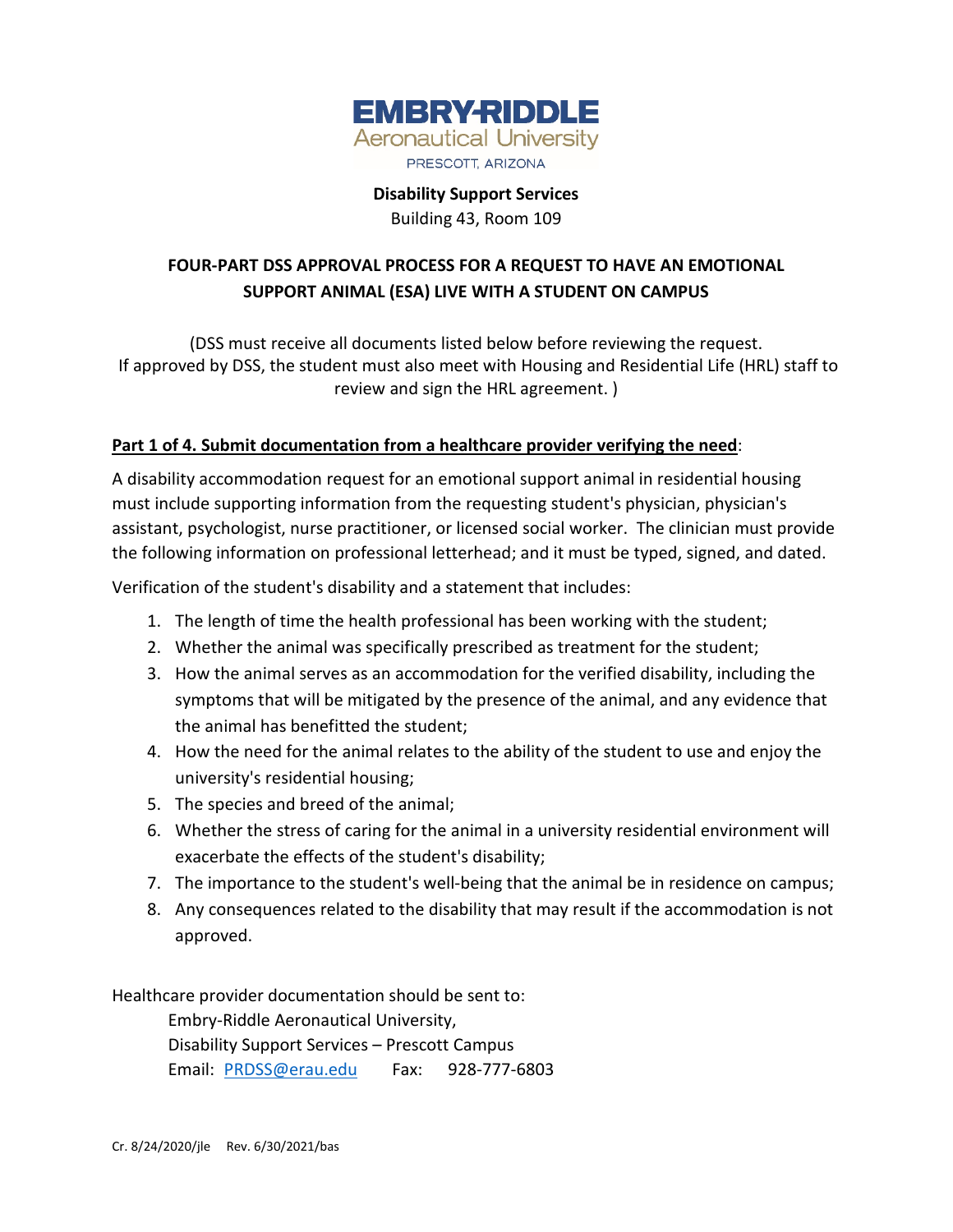#### **Part 2 of 4. Submit documentation verifying the health of the animal:**

A disability accommodation request for an emotional support animal in residential housing must include supporting information from a veterinarian familiar with the animal. The veterinarian must provide the following information on professional letterhead; and it must be typed, signed, and dated.

- 1. The letter must include the animal's name, species, sex, and breed; along with a physical description of the animal.
- 2. The veterinarian must state that the animal has had a complete physical exam. Additionally, the date of the exam must occur no earlier than 30 days prior to the start of the semester during which the animal will begin living with the student in residential housing on the Embry-Riddle Prescott campus.
- 3. The veterinarian must verify that the animal is healthy and that he or she is not currently treating the animal for any diseases or injuries. In the case of a cat or dog, the veterinarian must verify that the animal has been spayed or neutered.
- 4. The veterinarian must also verify that the animal is up to date on all vaccinations required by the State of Arizona, which includes rabies and DHPP for dogs and rabies for cats, and state the future dates of any required booster shots.

Additionally, the student is responsible for obtaining a yearly physical exam of the animal and submitting to DSS verification of the exam and that the animal continues to remain in good health and is up to date on any required booster shots.

Send veterinarian documentation of the animal's health status to: Embry-Riddle Aeronautical University Disability Support Services – Prescott Campus Email: [PRDSS@erau.edu](mailto:PRDSS@erau.edu) Fax: 928-777-6803